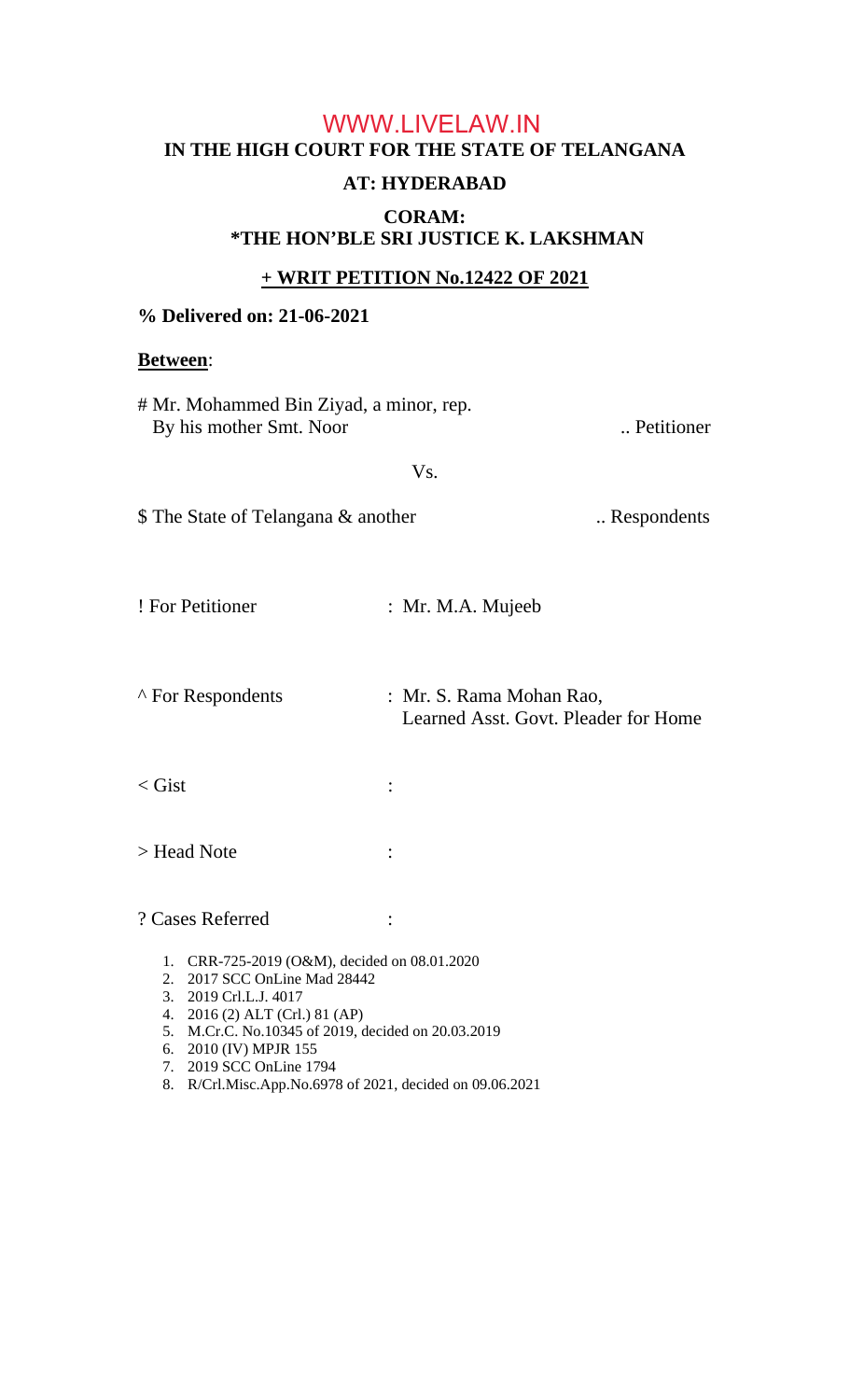#### **HON'BLE SRI JUSTICE K. LAKSHMAN** WWW.LIVELAW.IN

#### **WRIT PETITION No.12422 OF 2021**

#### **ORDER**:

 This Writ Petition is filed to declare the action of respondents in not releasing the petitioner Juvenile on bail in Crime No.175 of 2021 pending on the file of Chandrayanagutta Police Station, Hyderabad in the event of his arrest as illegal and contrary to Section - 12 of the Juvenile Justice (Care and Protection of Children) Act, 2015 (for short 'JJ Act, 2015').

 2. Heard Mr. M.A. Mujeeb, learned counsel for the petitioner and learned Assistant Government Pleader appearing on behalf of respondents - State.

 3. The petitioner herein is sole accused in Crime No.175 of 2021. The offences alleged against him are under Section - 354 of IPC and Section - 7 read with Section 8 of the Protection of Children from Sexual Offences Act, 2012.

 4. As per the complaint, the allegations against the petitioner are that, on 10.04.2021 at around 8.15 p.m., when *de facto* complainant went out to purchase grocery, he entered into her house, started touching the private parts of her daughter and torn her *kurti*. The daughter of *de facto*  complainant pushed the petitioner away in order to save herself, he beat her with fist blows. However, her daughter escaped from the petitioner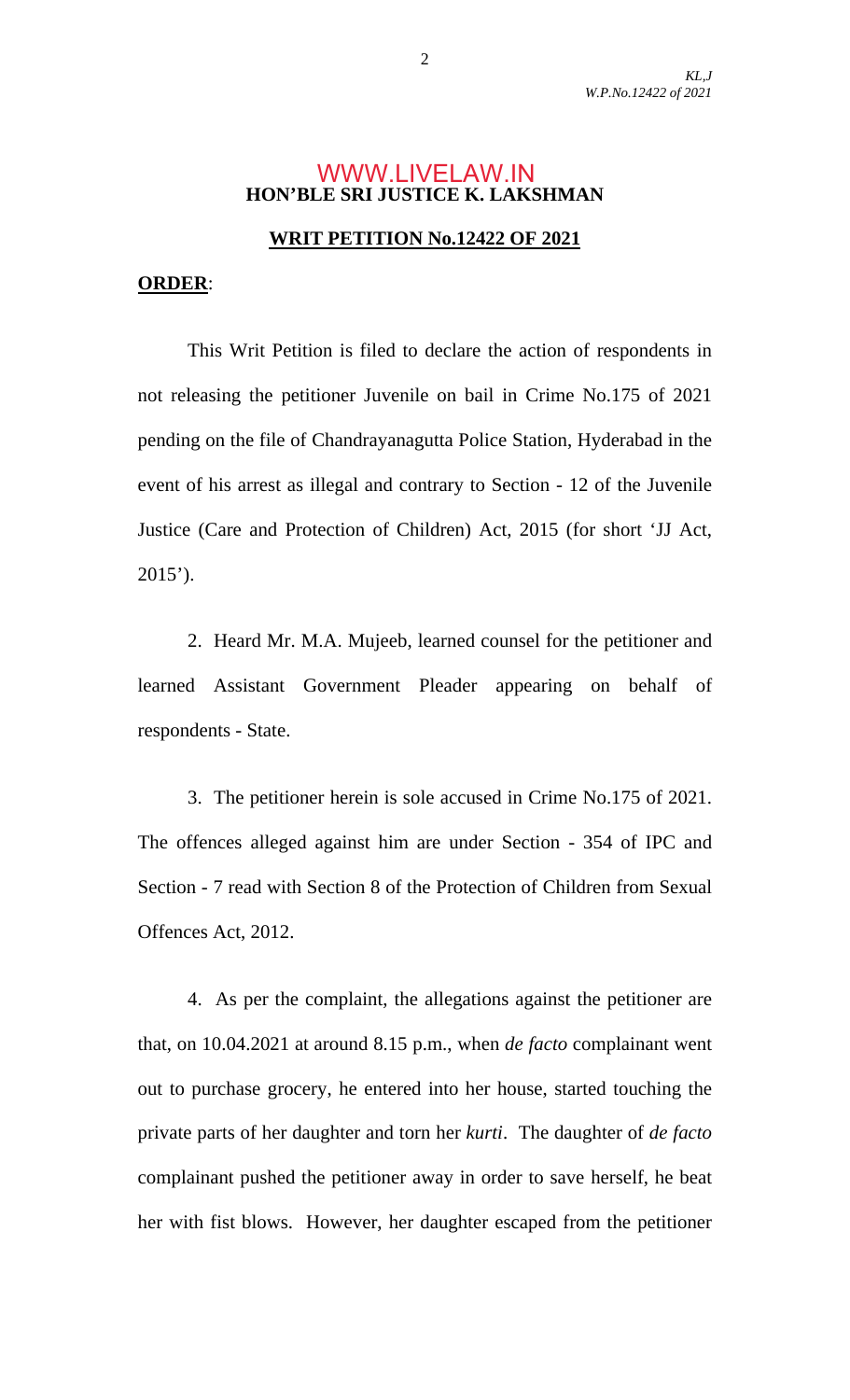and informed her over phone. When the *de facto* complainant came from the market, the petitioner along with his friends was standing outside her house and when she objected, he also started beating her with fist blows on her neck, head, chest and stomach and touched her inappropriately. Then, she cried for help, on which he threatened her with dire consequences.

 5. On receipt of the said complaint dated 12.04.2021, P.S. Chandrayanagutta have registered a case in Crime No.175 of 2021 for the aforesaid offences.

 6. The petitioner herein aged about 17 years claiming to be a juvenile, filed an application under Section - 438 of Cr.P.C. seeking anticipatory bail before the learned I Additional Metropolitan Sessions Judge, Nampally, Hyderabad, and the same was returned with the following objections:

> " 1) This petition is filed u/s.438 Cr.P.C. by the counsel for petitioner/accused for the offence u/s.354 IPC, 7 r/w 8 of POCSO Act in Cr.175/21 of PS. Chandrayanagutta. The petitioner is the mother of accused who's aged about 17 yrs. (Minor). Hence representing her son.

> 2) As per the citation filed along with this petition, observed that though there is no provision in CrPC, for grant of anticipatory bail, but even the High Court has powers to grant anticipatory bail in writ jurisdiction in appropriate Courts.

Returned, Sd/ 7/5"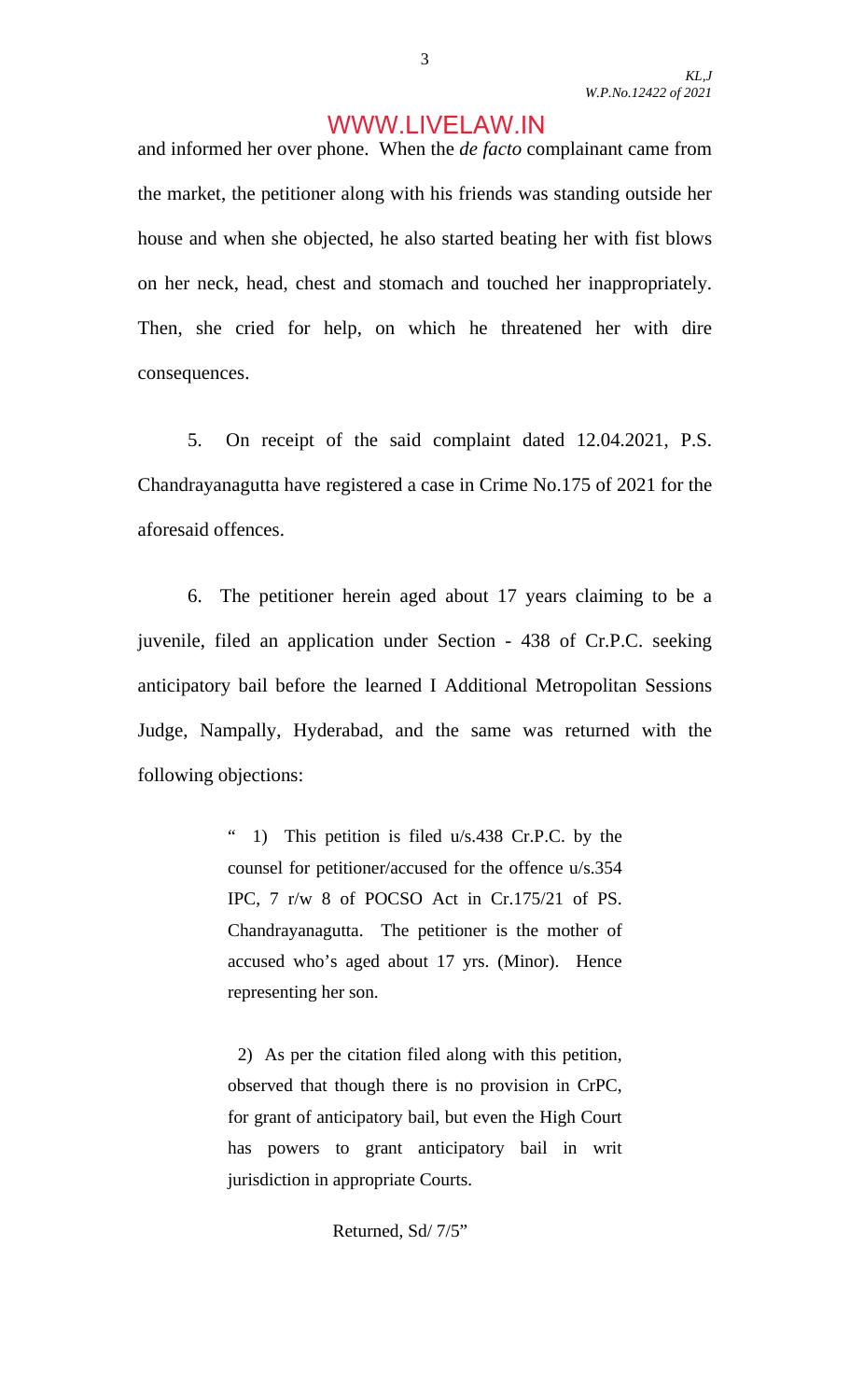*KL,J W.P.No.12422 of 2021* 

### WWW.LIVELAW.IN

 7. Referring to the said objections, Mr. M.A. Mujeeb, learned counsel for the petitioner would submit that writ petition is maintainable as the JJ Act, 2015 is silent with regard to anticipatory bail. In support of his contention, he has placed reliance on the principle laid down in **Kishan Kumar v. State of Haryana<sup>1</sup>** .

 8. On the other hand, Mr. S. Rama Mohan Rao, learned Assistant Government Pleader for Home, on instructions, would submit that the present writ petition filed by the petitioner, a juvenile, seeking anticipatory bail is not maintainable. There is no provision in the JJ Act, 2015 to grant anticipatory bail to a juvenile. According to him, the provisions of JJ Act, 2015 are very liberal in granting regular bail to a juvenile and, therefore, the petitioner has to avail remedy under Section - 12 of the JJ Act, 2015. Instead of doing so, the petitioner filed the present writ petition seeking anticipatory bail and, therefore, the same is not maintainable.

 9. In view of the above rival submissions, the question that falls for consideration before this Court is:

> Whether a juvenile can seek anticipatory bail, that too by way of writ petition?

 10. To decide the aforesaid issue, according to this Court, it is relevant to refer to the aims and objects of the Juvenile Justice (Care and Protection of Children) Act, 2015, which is a Special Statute. Treatment

<u>.</u>

<sup>&</sup>lt;sup>1</sup>. CRR-725-2019 (O&M), decided on 08.01.2020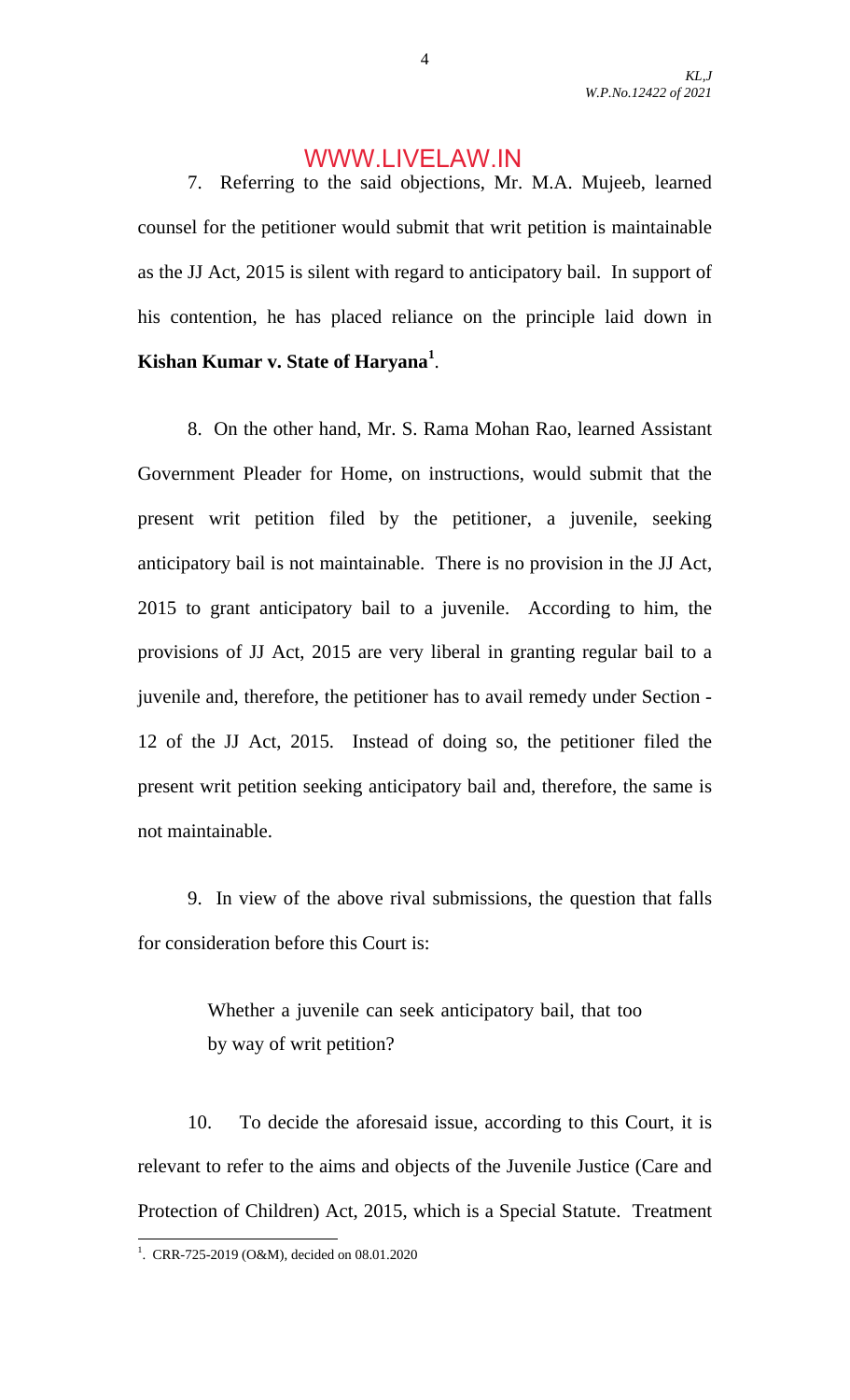of the child in a manner consistent with the promotion of the child's sense of dignity and worth, which reinforces the child's respect for the human rights and fundamental freedoms of others and which takes into account the child's age and the desirability of promoting the child's reintegration and the child's assuming a constructive role in society are the stated objects and reasons for enacting 2015 Act.

 i) It was also further object of the said Act that to consolidate and amend the law relating to children alleged and found to be in conflict with law and children in need of care and protection by catering to their basic needs through proper care, protection, development, treatment, social re-integration, by adopting a child-friendly approach in the adjudication and disposal of matters in the best interests of children and for their rehabilitation through processes provided, and institutions and bodies established, herein under and for matters connected therewith or incidental thereto. It is also relevant to refer that the provisions of the Constitution confer powers and impose duties, under Articles - 15 (3), 39 (e)  $\&$  (f), 45 and 47 on the State to ensure that all the needs of children are met and that their basic human rights are fully protected. The Government of India has acceded on the  $11<sup>th</sup>$  December, 1992 to the Convention on the Rights of the Child, adopted by the General Assembly of United Nations, which has prescribed a set of standards to be adhered to by all State parties in securing the best interest of the child.

 ii) It is also relevant to note that the Legislature on a review of the working of the existing Children Act, on coming to a conclusion that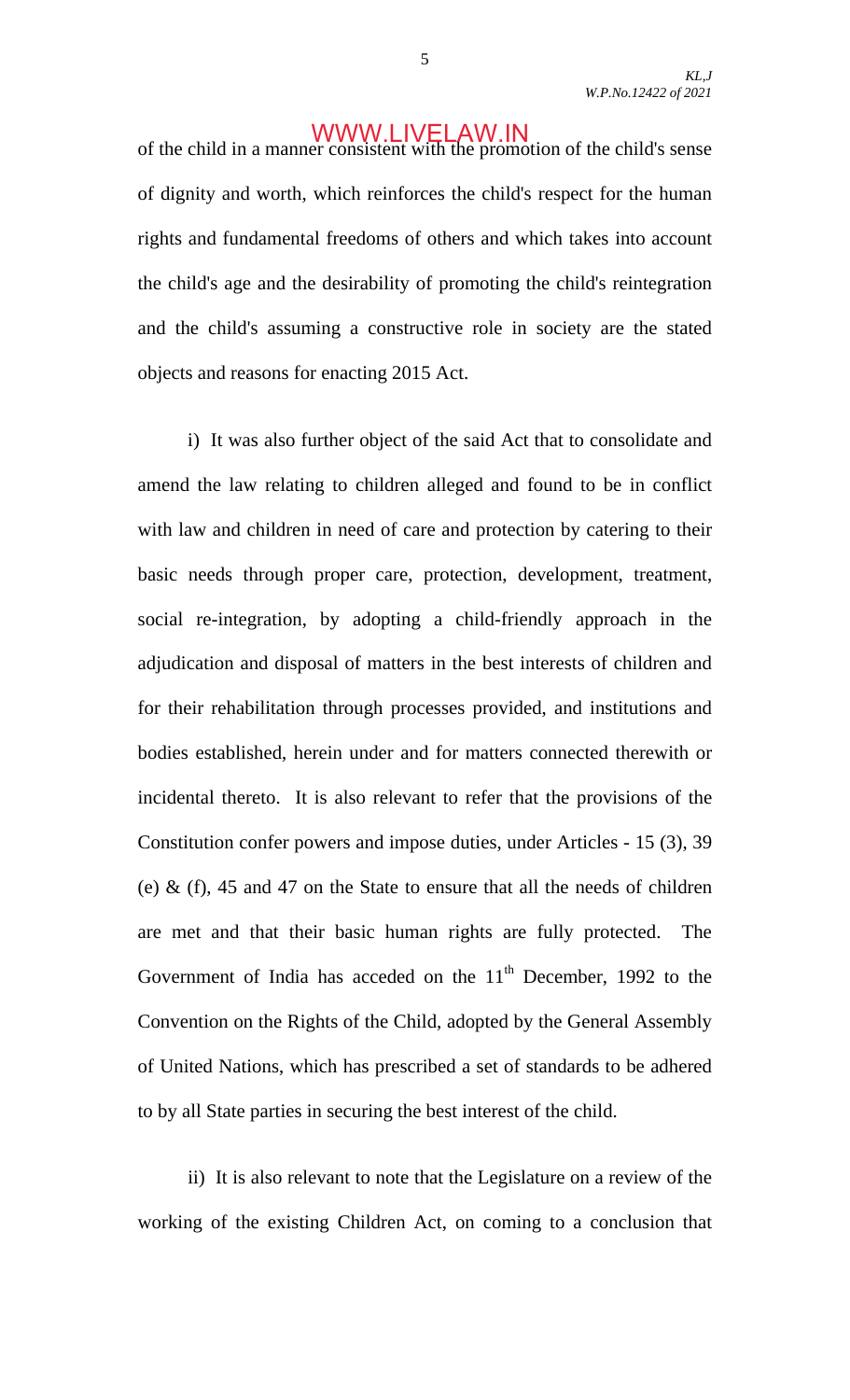*KL,J W.P.No.12422 of 2021* 

much greater attention is required to be given to children who may be found in situations of social maladjustment, delinquency or neglect. The justice system as available for adults is not considered suitable for being applied to juvenile. It is also necessary that a uniform juvenile justice system should be available throughout the country which should make adequate provision for dealing with all aspects in the changing social, cultural and economic situation in the Country. There was need for larger involvement of informal systems and community based welfare agencies in the care, protection, treatment, development and rehabilitation of such juveniles.

 iii) Therefore, in view of the said conclusions and during review, the Legislature has enacted a Juvenile Justice Act, 1986 with an object to provide for the care, protection, treatment, development and rehabilitation of neglected or delinquent juveniles and for the adjudication of certain matters relating to and disposition of, delinquent juveniles. Thereafter, on consideration of the latest developments and also the decisions taken in various Conventions, the said Juvenile Justice Act, 1986 was replaced with Juvenile Justice (Care and Protection of Children) Act, 2000. On further review and on further consideration of various aspects, to make comprehensive provisions for children alleged and found to be in conflict with law and children in need of care and protection, taking into consideration the standards prescribed in the Convention on the Rights of the Child, the United Nations Standard Minimum Rules for the Administration of Juvenile Justice, 1985 (the Beijing Rules), the United Nations Rules for the Protection of Juveniles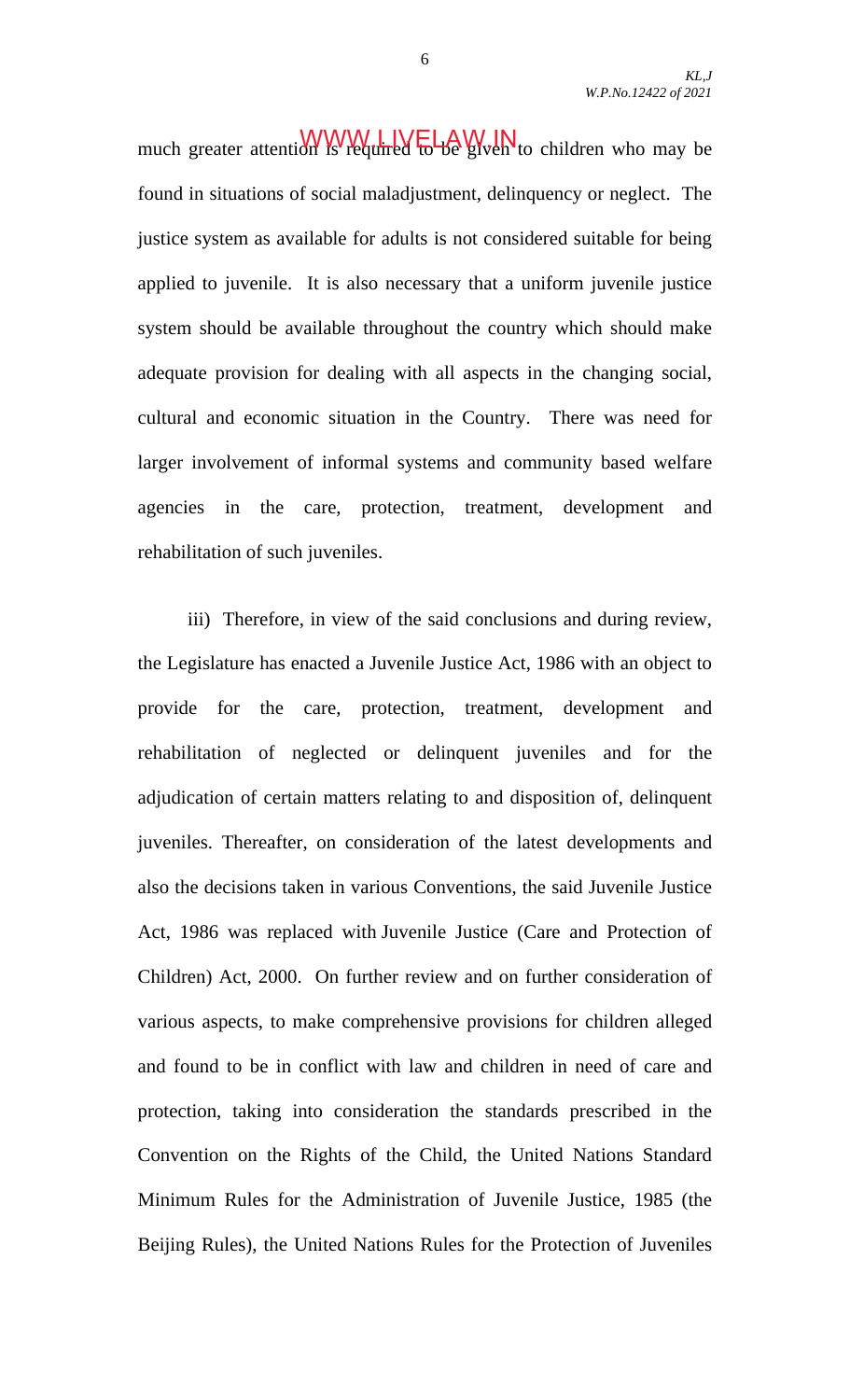Deprived of their Liberty (1990), the Hague Convention on Protection of Children and Co-operation in respect of Inter-Country Adoption (1993), and other related international instruments were considered and reviewed. Therefore, to consolidate and amend the law relating to children alleged and found to be in conflict with law and children in need of care and protection by catering to their basic needs through proper care, protection, development, treatment etc., an enactment was introduced as the Juvenile Justice (Care and Protection of Children) Act, 2015 vide Act No.2 of 2016. Thus, it is a special enactment.

 11. In this regard, it is apposite to refer the relevant provisions of JJ Act, 2015, which are as under:

 i) Section - 4 deals with 'constitution and composition of Juvenile Justice Board and appointment of Members etc.

 ii) Section - 7 deals with procedure in relation to Board including meetings etc.

 iii) Section - 8 deals with powers, functions and responsibilities of the Board, which is as under:

#### "**Section - 8 Powers, functions and responsibilities of the Board**.—

(1) Notwithstanding anything contained in any other law for the time being in force but save as otherwise expressly provided in this Act, the Board constituted for any district shall have the power to deal exclusively with all the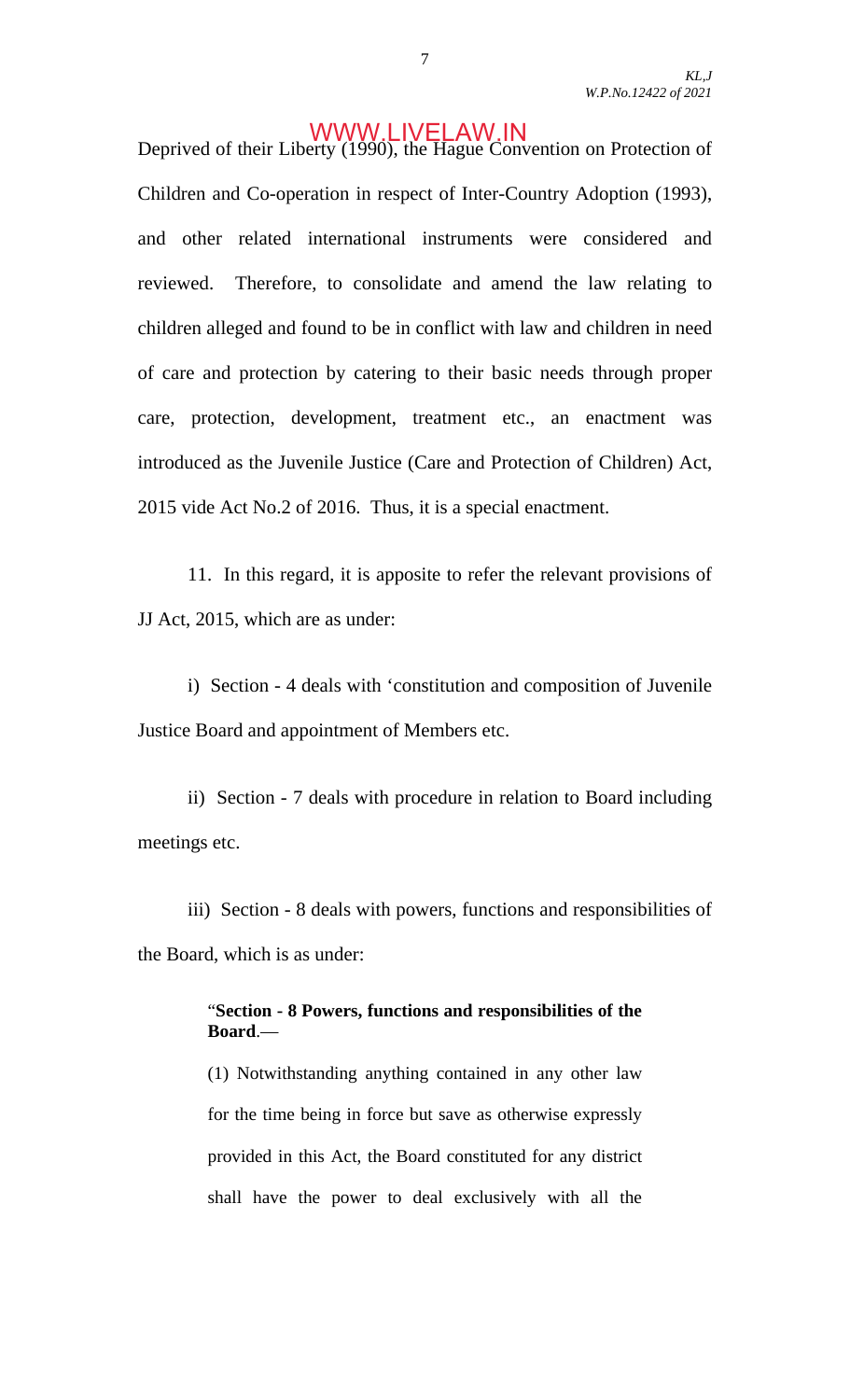proceedings under this Act, relating to children in conflict

with law, in the area of jurisdiction of such Board.

(2) The powers conferred on the Board by or under this Act

may also be exercised by the High Court and the Children's

Court, when the proceedings come before them under

section 19 or in appeal, revision or otherwise.

(3) The functions and responsibilities of the Board shall

include—

(a) ensuring the informed participation of the child and the parent or guardian, in every step of the process;

(b) ensuring that the child's rights are protected throughout the process of apprehending the child, inquiry, aftercare and rehabilitation;

(c) ensuring availability of legal aid for the child through the legal services institutions;

(d) wherever necessary the Board shall provide an interpreter or translator, having such qualifications, experience, and on payment of such fees as may be prescribed, to the child if he fails to understand the language used in the proceedings;

(e) directing the Probation Officer, or in case a Probation Officer is not available to the Child Welfare Officer or a social worker, to undertake a social investigation into the case and submit a social investigation report within a period of fifteen days from the date of first production before the Board to ascertain the circumstances in which the alleged offence was committed;

(f) adjudicate and dispose of cases of children in conflict with law in accordance with the process of inquiry specified in section 14;

(g) transferring to the Committee, matters concerning the child alleged to be in conflict with law, stated to be in need of care and protection at any stage, thereby recognising that a child in conflict with law can also be a child in need of care simultaneously and there is a need for the Committee and the Board to be both involved;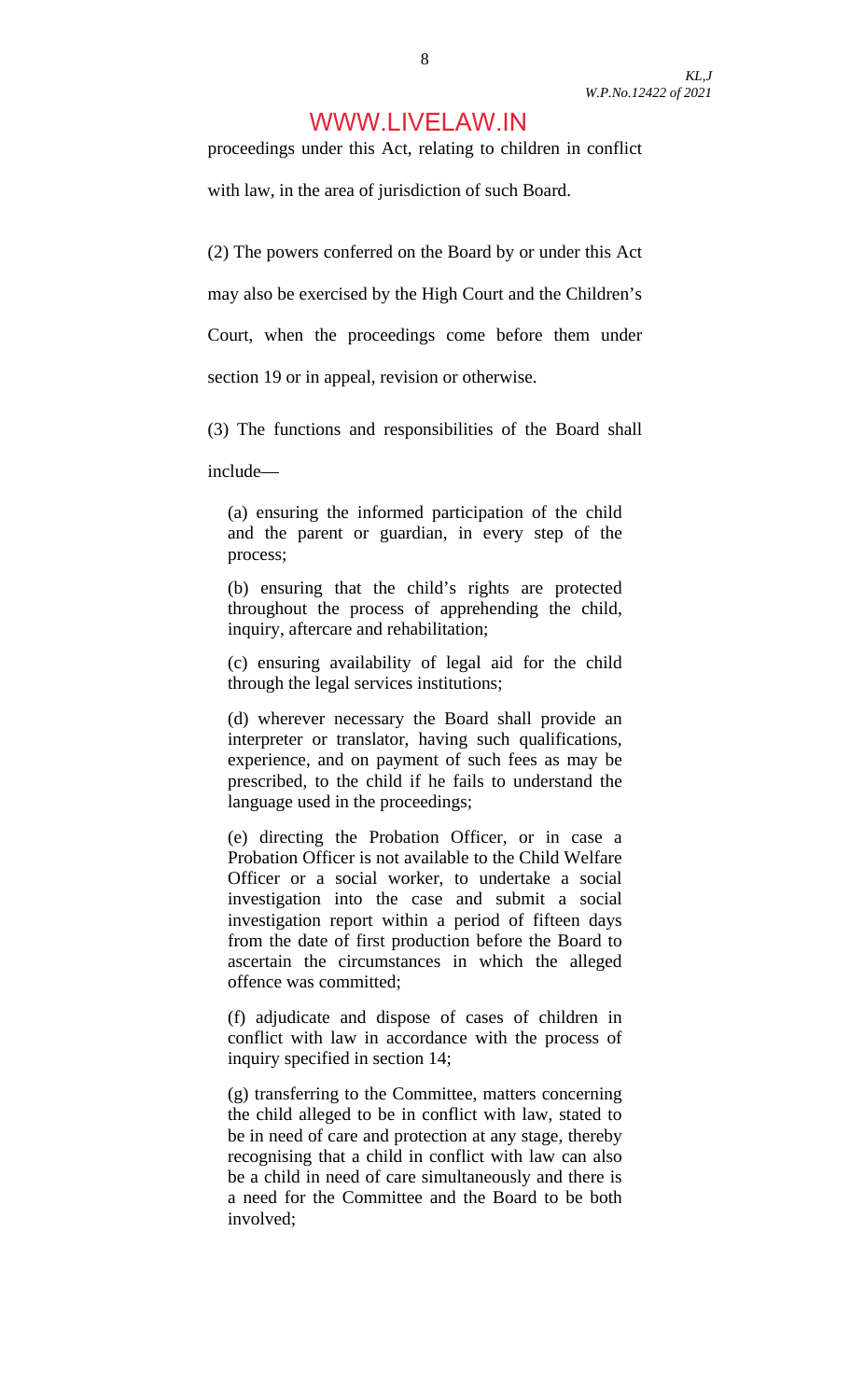(h) disposing of the matter and passing a final order that includes an individual care plan for the child's rehabilitation, including follow up by the Probation Officer or the District Child Protection Unit or a member of a non-governmental organisation, as may be required;

(i) conducting inquiry for declaring fit persons regarding care of children in conflict with law;

(j) conducting at least one inspection visit every month of residential facilities for children in conflict with law and recommend action for improvement in quality of services to the District Child Protection Unit and the State Government;

(k) order the police for registration of first information report for offences committed against any child in conflict with law, under this Act or any other law for the time being in force, on a complaint made in this regard;

(l) order the police for registration of first information report for offences committed against any child in need of care and protection, under this Act or any other law for the time being in force, on a written complaint by a Committee in this regard;

(m) conducting regular inspection of jails meant for adults to check if any child is lodged in such jails and take immediate measures for transfer of such a child to the observation home; and

(n) any other function as may be prescribed."

iv) Section - 10 deals with apprehension of child alleged to be in

conflict with law, which is as under:

#### **"10. Apprehension of child alleged to be in conflict with law.**—

(1) As soon as a child alleged to be in conflict with law is apprehended by the police, such child shall be placed under the charge of the special juvenile police unit or the designated child welfare police officer, who shall produce the child 15 before the Board without any loss of time but within a period of twenty-four hours of apprehending the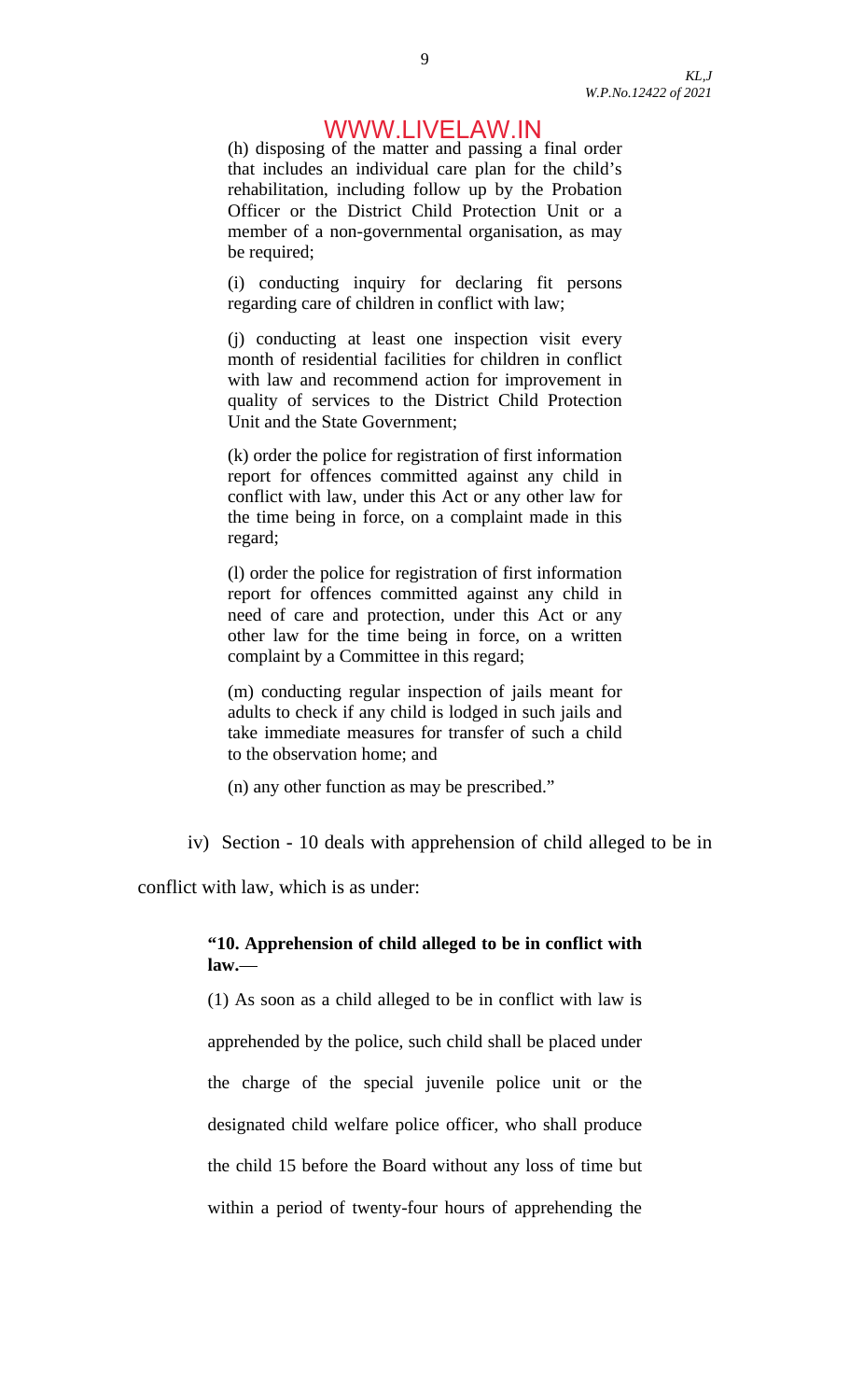child excluding the time necessary for the journey, from the

place where such child was apprehended:

 Provided that in no case, a child alleged to be in conflict with law shall be placed in a police lockup or lodged in a jail.

(2) The State Government shall make rules consistent with

this Act,—

(i) to provide for persons through whom (including registered voluntary or non-governmental organisations) any child alleged to be in conflict with law may be produced before the Board;

(ii) to provide for the manner in which the child alleged to be in conflict with law may be sent to an observation home or place of safety, as the case may be."

v) Section - 12 deals with bail to a juvenile, which is as under:

#### **"12. Bail to a person who is apparently a child alleged to be in conflict with law.**—

(1) When any person, who is apparently a child and is alleged to have committed a abailable or non-bailable offence, is apprehended or detained by the police or appears or brought before a Board, such person shall, notwithstanding anything contained in the Code of Criminal Procedure, 1973 (2 of 1974) or in any other law for the time being in force, be released on bail with or without surety or placed under the supervision of a probation officer or under the care of any fit person:

 Provided that such person shall not be so released if there appears reasonable grounds for believing that the release is likely to bring that person into association with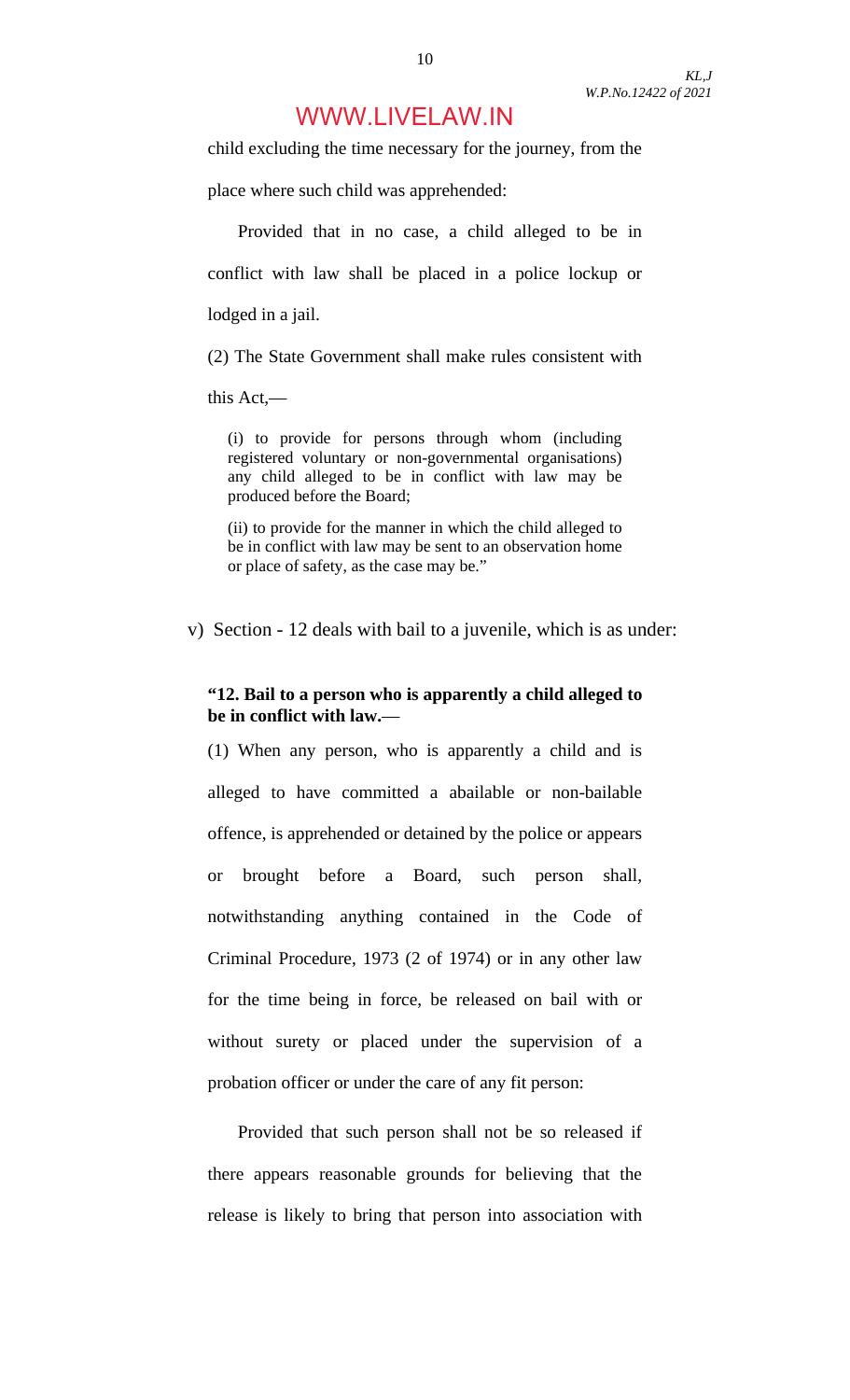any known criminal or expose the said person to moral, physical or psychological danger or the person's release would defeat the ends of justice, and the Board shall record the reasons for denying the bail and circumstances that led to such a decision.

(2) When such person having been apprehended is not released on bail under sub-section (1) by the officer-incharge of the police station, such officer shall cause the person to be kept only in an observation home in such manner as may be prescribed until the person can be brought before a Board.

(3) When such person is not released on bail under subsection (1) by the Board, it shall make an order sending him to an observation home or a place of safety, as the case may be, for such period during the pendency of the inquiry regarding the person, as may be specified in the order.

(4) When a child in conflict with law is unable to fulfil the conditions of bail order within seven days of the bail order, such child shall be produced before the Board for modification of the conditions of bail."

 12. A perusal of the scheme of the Act, there is no provision for grant of anticipatory bail.

 13. A perusal of Sections - 437 and 439 of Cr.P.C. and Sections - 8, 10 and 12 of the JJ Act, 2015 would reveal that power in respect of grant of bail to a juvenile is more liberal in the nature of command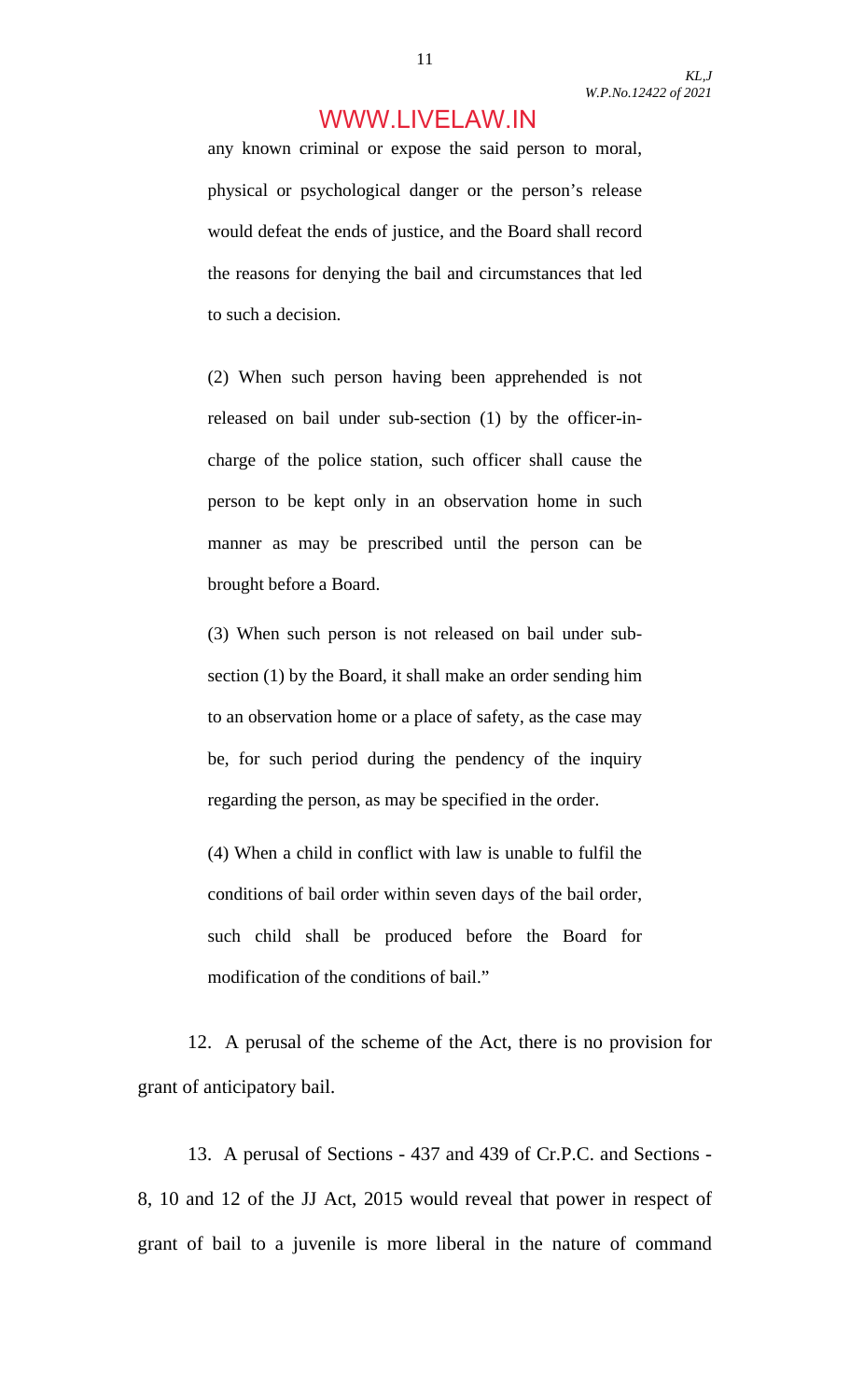under Section 12 (1). Whenever an apparent juvenile alleged to have committed a bailable or non-bailable offence is detained by the police or appears or brought before a Board, such person shall, notwithstanding anything contained in Cr.P.C. or in any other law for the time being in force, be released on bail with or without surety or placed under the supervision of a probation officer or under the care of any fit person. The only rider for not releasing the apparent juvenile is that whenever there appears reasonable grounds for believing that the release is likely to bring that person (Juvenile) into association with any known criminal or expose the said person to moral, physical or psychological danger or his release would defeat the ends of justice, the Board shall record the reasons for denying the bail and circumstances that led to such a decision. The said rider as contained in proviso to Section 12 (1) requires the Board to record reasons for denying the bail. It would mean that ordinarily the bail is to be allowed to a juvenile. The denial being exceptional on certain reasons to be recorded by the Board as provided in the proviso. This special provision is not there under Section - 439 of Cr.P.C.

 14. It is relevant to note that the word "shall" is used in Section - 12 of JJ Act, 2015. Therefore, at the time of consideration of bail under Section - 12 of the JJ Act, 2015 merits or nature of offence has no relevancy. As stated above, the word "shall" used in Section - 12 makes it mandatory for release of a juvenile in conflict with law on bail if there is no material on record to show that his release would defeat the ends of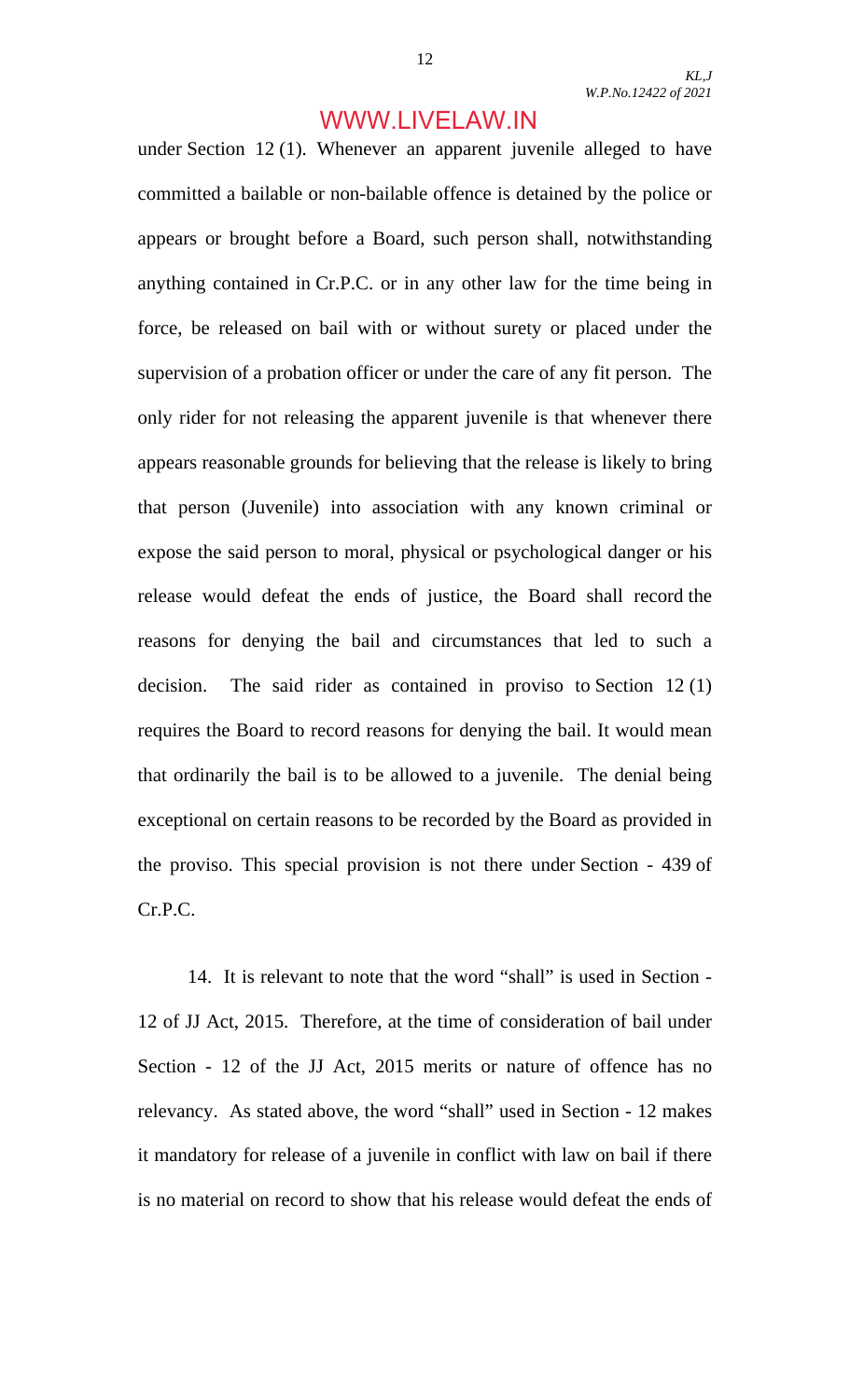justice or there is no likelihood of he being associated with any criminal or expose himself to any danger.

 15. It is also relevant to note that under the statutory scheme of the Act, 2015, a comprehensive provision has been made as to how a child in conflict with law has to be dealt with when he is apprehended and not released on bail. The said provisions are contained under sub-sections (2), (3) & (4) of Section - 12 of the JJ Act, 2015. Under the said provision, on denial of bail, such person (Juvenile) has to be kept in observation home in the manner prescribed until he is brought before the Board. It is also provided that when a child in conflict with law is unable to fulfill the conditions of bail within 7 days of the bail order, such child shall be produced before the Board for modification of the conditions of bail. The provisions *pari materia* are not available under Section - 439 of Cr.P.C. When the bail is granted to the juvenile is not in a position to satisfy the conditions of bail, it is not mandated under Cr.P.C. that such child shall be produced before the Board for modification of the conditions of bail. In the absence of this provision either in case of denial of bail or even when the bail is allowed under Section - 439 of Cr.P.C., but the conditions of bail are not satisfied, the juvenile would be deprived of his statutory right under Section - 12 (2), (3) & (4) of the JJ Act, 2015. It is precisely for this reason Section - 12 of the JJ Act, 2015 provides for overriding effect due to use of non-obstante clause, therefore, the post arrest bail of juvenile in conflict with law is required to be dealt with under the special provision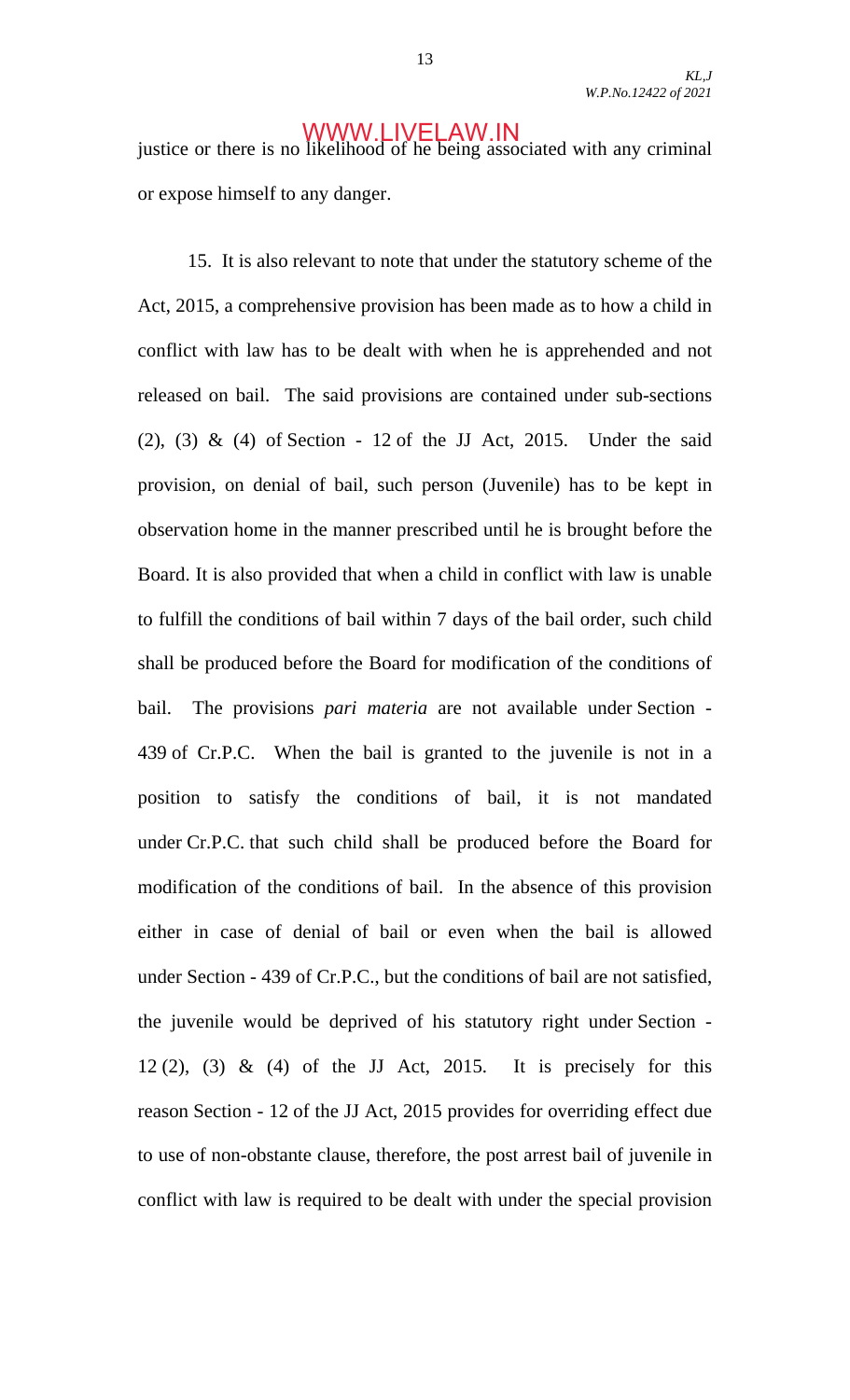**WWW.LIVELAWIN**<br>contained in Section - 12 of the Act of 2015 and to the said extent it will exclude operation of Section - 437 or Section - 439 of Cr.P.C.

 16. It is also relevant to note that the said issue of maintainability of anticipatory bail filed by the juvenile is no more r*es int*egra. A Division Bench of the Madras High Court in **K. Vignesh v. State rep.by the Inspector of Police<sup>2</sup>** had an occasion to consider the said aspect. The Division Bench after considering various provisions including Section - 438 of Cr.P.C. and Section - 12 of the JJ Act, 2015 and also the fact that lot of safeguards were provided to the child in conflict with law in the event the child is apprehended by the police held that the child in conflict with law cannot be arrested, the child in conflict with law need not apply for anticipatory bail. The legislature has consciously did not empower the police to arrest a child in conflict with law. Thus, it is manifestly clear that an application seeking anticipatory bail under Section - 438 of Cr.P.C. at the instance of a child in conflict with law is not at all maintainable. Similarly, a direction to the Juvenile Justice Board to release the child in conflict with law cannot be issued by the High Court in exercise of its inherent power saved under Section - 482 of Cr.P.C.

 17. In **Tejram Nagrachi Juvenile v. State Of Chhattisgarh<sup>3</sup>** , a Division Bench of Chhattisgarh High Court had also an occasion to deal with maintainability of bail application of a juvenile and held that grant of bail to a juvenile is required to be dealt with under Section - 12 of the JJ Act, 2015 and not under Sections - 437 or 439 of Cr.P.C.

 2 . 2017 SCC OnLine Mad 28442

<sup>3</sup> . 2019 Crl.L.J. 4017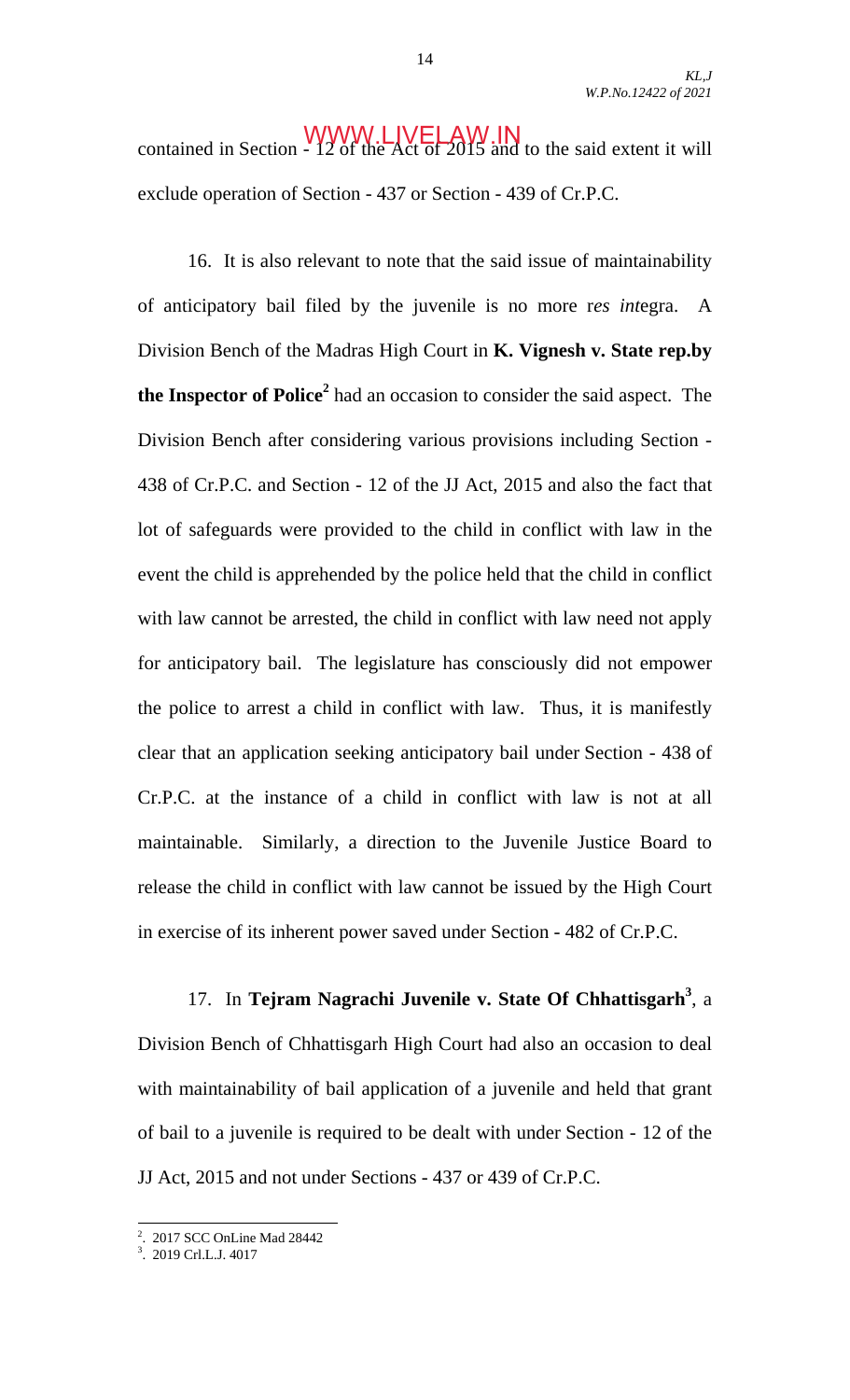18. In **Shaik WAYAV, State 6AV, Ma** issue as to whether a juvenile in conflict with law can be released on bail by invoking provisions of Sections - 437 and 439 of Cr.P.C. fell for consideration. In the said judgment, it was held that a juvenile has to take a shelter under Section - 12 of the JJ Act, 2015 but not under Sections - 437 and 439 of Cr.P.C.

19. In **Kishan Kumar<sup>1</sup>**, the Punjab and Haryana High Court at Chandigarh held that juvenile has to avail remedy under Section - 12 of the JJ Act, 2015 for regular bail. It had exercised the discretion granting pre-arrest bail and held that Hgh Court has power to grant anticipatory bail in writ jurisdiction in appropriate cases.

 20. In **Kamlesh Gurjar v. The State of Madhya Pradesh<sup>5</sup>** , the High Court of Madhya Pradesh at Indore, on consideration of the principle laid down by it earlier and also other High Courts held that anticipatory bail in respect of a juvenile is not maintainable and the juvenile has to avail remedy under Section - 12 of the JJ Act, 2015. It was also categorically held that for grant of anticipatory bail by a juvenile cannot be entertained by the High Court or the Court of Session by applying the provision contained under Section - 6(2) of the Act, and the powers conferred on the Board can be used by High Court and the Court of Session only when proceedings come before them in appeal, revision or otherwise except under Sections - 438 and 439 of Cr.P.C.

 4 . 2016 (2) ALT (Crl.) 81 (AP)

<sup>5</sup> . M.Cr.C. No.10345 of 2019, decided on 20.03.2019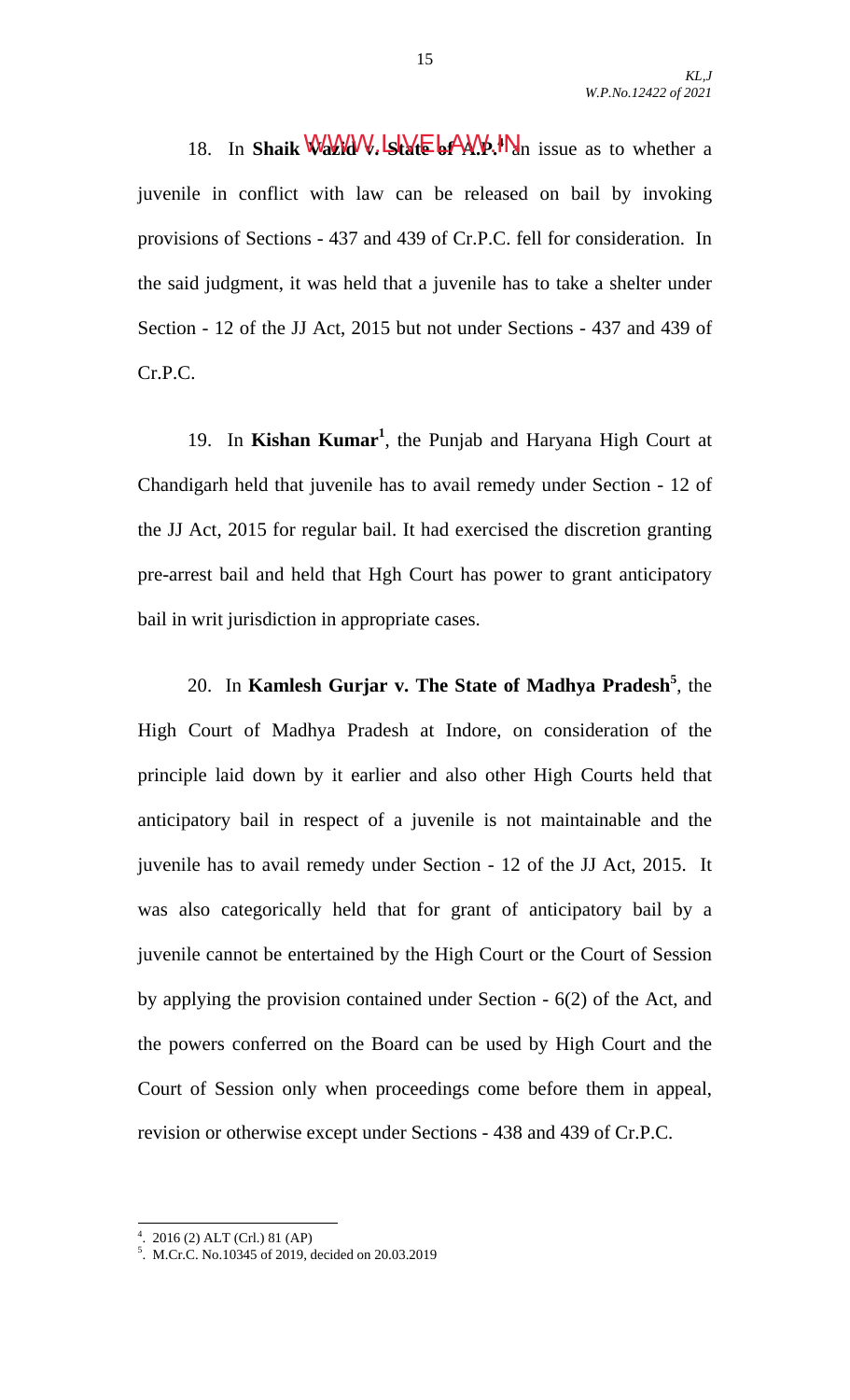21. In Kapil Durgawani v. State of Madhya Pradesh<sup>6</sup>, the Madhya Pradesh High Court held that even the Juvenile Board has no jurisdiction to entertain anticipatory bail application. A similar view has been taken by the Chhattisgarh High Court in **Preetam Pathak v. State of Chhattisgarh [MCRC (A) No. 1104 of 2014]**.

 22. In **Birbal Munda v. State of Jharkhand<sup>7</sup>** , the Jharkhand High Court considering the definitions and provisions of the JJ Act, 2015 held that anticipatory bail is maintainable.

 23. In **Kureshi Irfan Hasambhai through Kureshi Kalubhai Hasambhai v. State of Gujarat<sup>8</sup>** , the Gujarat High Court considering the principle laid down by the Madhya Pradesh High Court in **Vinayak Pandey v. State of Madhya Pradesh [M.Cr.C. No.22489 of 2007]**, and also by referring to the principle laid down by the Madras High Court and also considering the facts of the said cases, granted anticipatory bail to the juvenile therein.

 24. In view of the above said discussion and also considering the principle laid down by the Division Bench of Madras High Court in **Vignesh<sup>2</sup>** , I disagree with the principle laid down by the Punjab and Haryana High Court in Kishan Kumar<sup>1</sup> and also the Gujarat High Court in **Kureshi Irfan Hasambhai8** . I respectfully agree with the principle laid down by the Division Bench of Madras High Court in **K. Vignesh<sup>2</sup>** . Thus, according to this Court, filing of an anticipatory bail application by

 6 . 2010 (IV) MPJR 155 7 . 2019 SCC OnLine 1794

<sup>8</sup> . R/Crl.Misc.App.No.6978 of 2021, decided on 09.06.2021